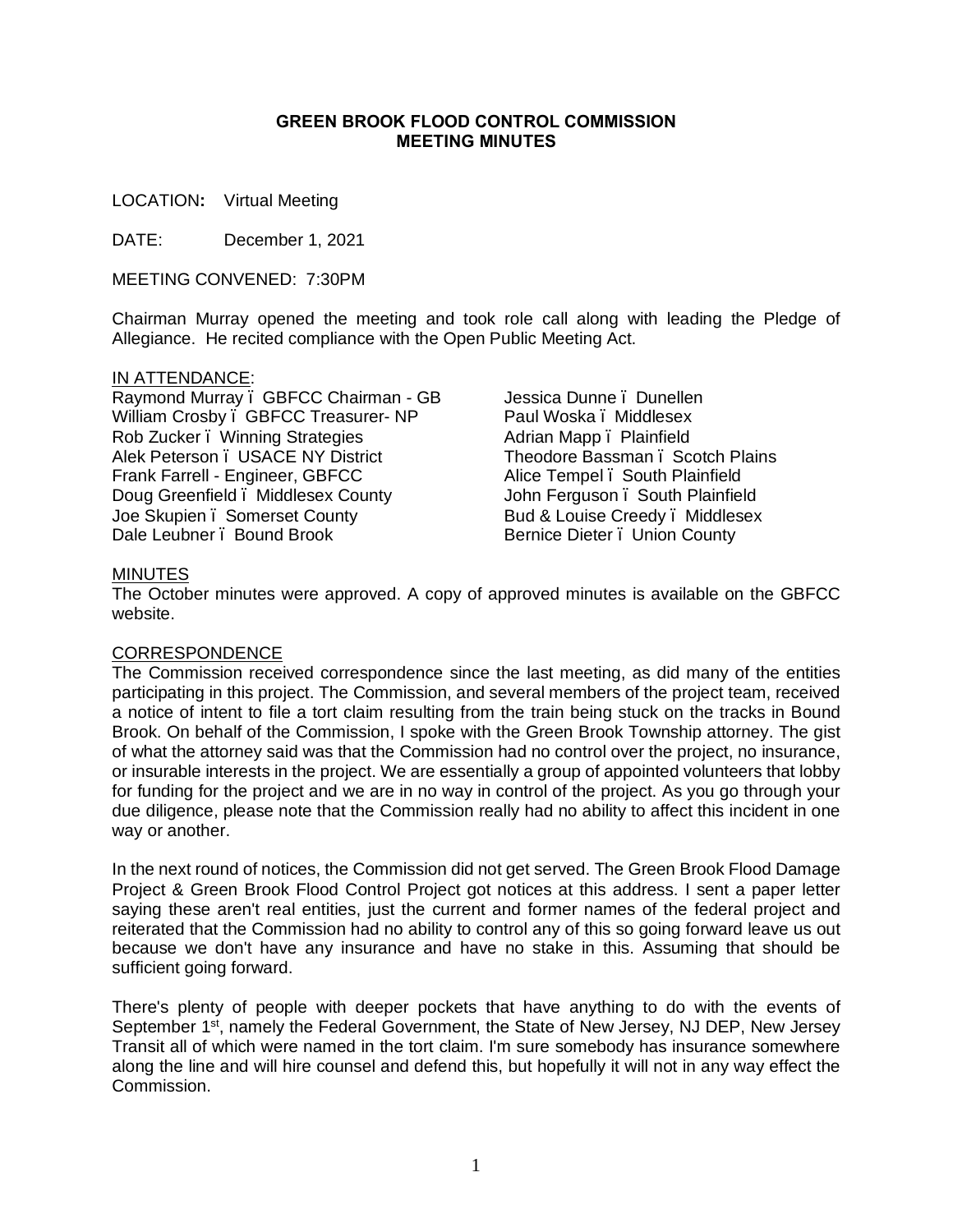Other than that, I have no other correspondence received in the past two months.

*Mr. Bassman* - If you have look at the legislation that forms these boards, it states in there that the towns and the counties don't have to do anything that the Commission says.

*Mr. Murray* - Right. The enabling legislation from the early seventies, we have a copy of that. More importantly, we don't control the project. We are just here to support and be a point of contact between the Federal sponsors and the local residents and to lobby the Federal Government and the State for funding.

We don't control the project. We don't control the operation. We don't control the maintenance. We really have no control whatsoever in the process. Wedl let the people that built it and maintain it and the train defend the lawsuit.

They're not going to get any money out of the Commission. Our pockets aren't really that deep.

#### TREASURY REPORT

Everything has balanced out. For the year, all dues were paid. We have five bills: Courier News, Grotto Engineering, Tina Totten for the secretarial services, postal service, and Winning Strategies. The bills were all found to be proper, and I make a motion that they get paid. Motion carried.

## BUDGET

Distributed with the meeting notice was a budget for the 2022 year. It indicates an increase of 2% for the member contributions for the upcoming year. By way of comparison, in prior years, we restructured how things were done and we had a decent amount of excess money. So, we cut the budget several years in a row to reflect the fact that we weren't spending at the rate at which we were billing. The budget that has existed from 2014 to 2021 was flat for member contributions. Each year surplus was reduced. There was no sense having a significant amount of money sitting there.

At the same time, over that eight- or nine-year period, we had several changes in how we do business. We had an increase in the cost for our government relations consultant which we just absorbed into the budget and the amount of surplus that we were using towards the budget each year.

Before we get to a point where we've whittled away all the surplus, and then have to do a more dramatic increase, the Executive Board recrafted the budget to have a 2% increase for member contributions. The budget was distributed through email and posted on the website.

The lion's share of our expenditures goes towards the consulting services. And even within that, most of those consulting services are for our government affairs / lobbyists. We are making sure that the project keeps getting funded by the Federal Government each year. Much of the State lobbying we've been doing on our own, but in the future, we may have to engage a bit more to make sure that the State share keeps increasing in proportion to the Federal share. The bulk of that, about \$70,000 out of the \$76,000 that's budgeted, is going for that on an annual basis.

The other contingent that's built in here is because of an issue with the advertising of the RFPs for the upcoming year, we had to push back the receipt of the RFPs to allow the vendors, to submit proposals for 2022 in adequate time to get those proposals together and get them into the commission. We are looking to adopt a budget two weeks from today on the 15<sup>th.</sup> The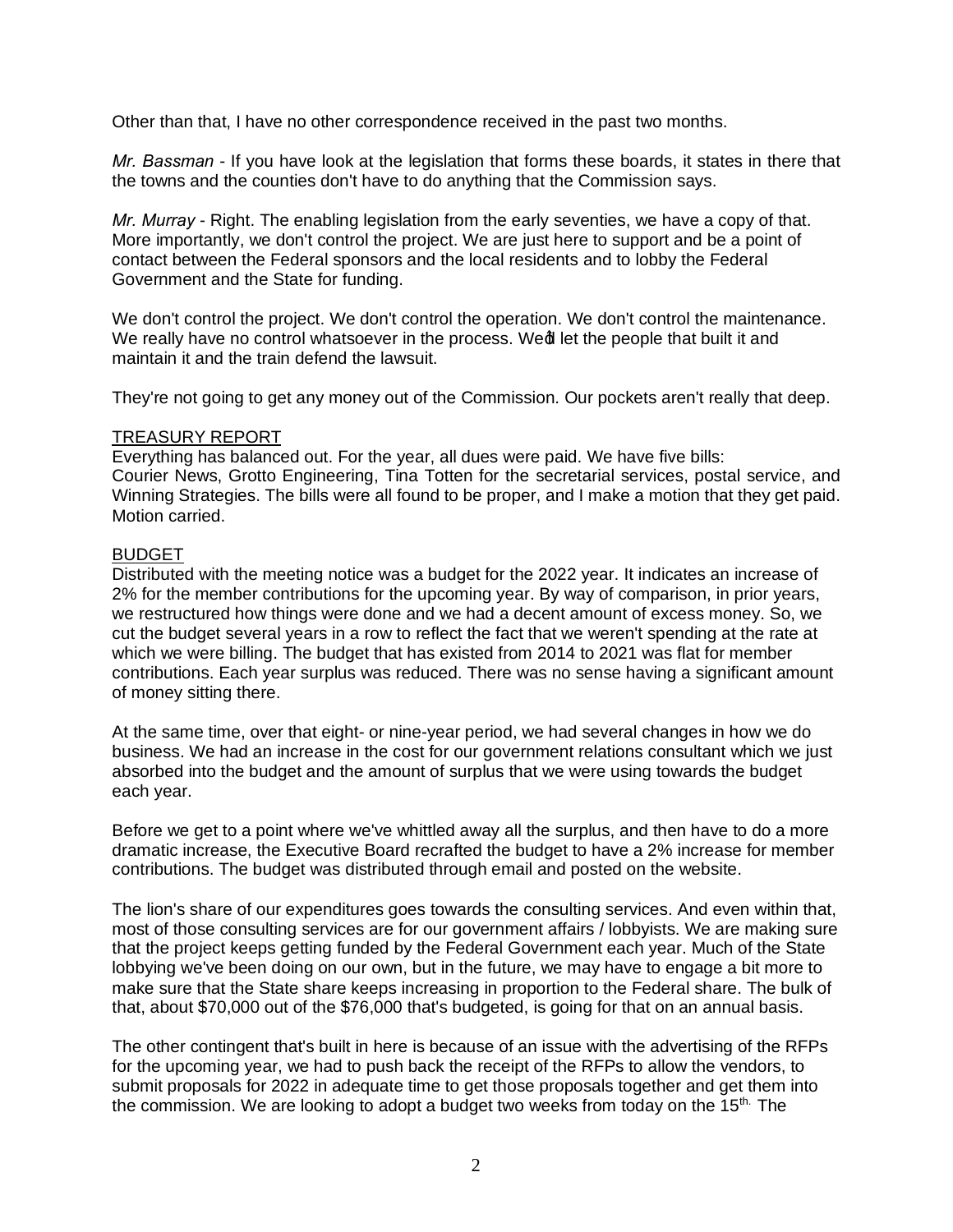budget was crafted knowing that there might be a little uncertainty there if the consultants monetary desires increase. We should be able to cover any modest increase in those numbers with this budget. We advertised in this last notice that we're going to look to bring you all back for a quick meeting on the 15th to review the RFPs, award those for 2022 and adopt the final budget as presented here tonight.

Any questions from the Commissioners or residents on the 2022 budget?

Someone didnot receive the email, but Mr. Murray explained the proposed budget has also been posted on the website, on the finances page. It gives you the approved 2021 budget, projected totals for 2021 and then the proposed 2022 budget.

Mr. Murray explained anticipating \$11,000 utilized from surplus monies from prior years in this budget. We shaved a little off by doing a modest increase in the contributions. Again, we have about a \$90,000 sum of money that the State government gave us decades ago just in case we ever had any issues with members not paying their contributions. That money has been safely sitting there for years. At one point our engineer/lobbyist/consultant was costing us over \$100,000 a year and was not nearly as good of an advocate as our current providers.

A 2% increase is not out of line. It'll help reduce the amount of fund balance that we have to use in the upcoming year and will keep us from having any kind of a dramatic increase at any point in the future.

*Mr. Greenfield* - I'm looking at the budget and 2021 projected actual versus 22 proposed. It is not a 2% difference in terms of total revenue. It's only about a \$60 difference.

*Mr. Murray* -The difference is the 2% increase is only on the member lines. If you look at the second line on there. The fund balance number went down and the sum of all the member contributions went up to accommodate that. If you compare the Middlesex County number of \$18, 600 to the \$19,000 that's the 2% increase that each member has. And the reduction was the amount of fund balance that we're going to use to balance the budget.

Make sure you mark your calendar because we're not going to spend an extra 50 bucks to have Tina send you another reminder in two weeks. So, mark your calendars and we'll address the budget, in two weeks on the 15th after we get the RFPs back and we've had a chance to review those. It will be at 7:30 and hope to be very quick. It is the same zoom link that is up on the website.

With the passing of John Sweeney this past year, we've been operating with a two man board, which is not ideal. I'm going to turn it over to Mr. Crosby on behalf of the Nominating Committee to talk about what we're going to do to fill the void for the 2022 year if all are in a concurrence.

*Mr. Crosby* – The recommendation for the coming year is Ray Murray as Chair. Paul Woska from Middlesex, who was Johnos strong right-hand man for numerous years. We're nominating Paul as Vice Chair and myself as Treasurer.

Mr. Murray - Are there any other nominations for any of the positions? Seeing or hearing none. I would close the nominations.

Motion carried and the slate for 2022 will be: Mr. Murray, Chair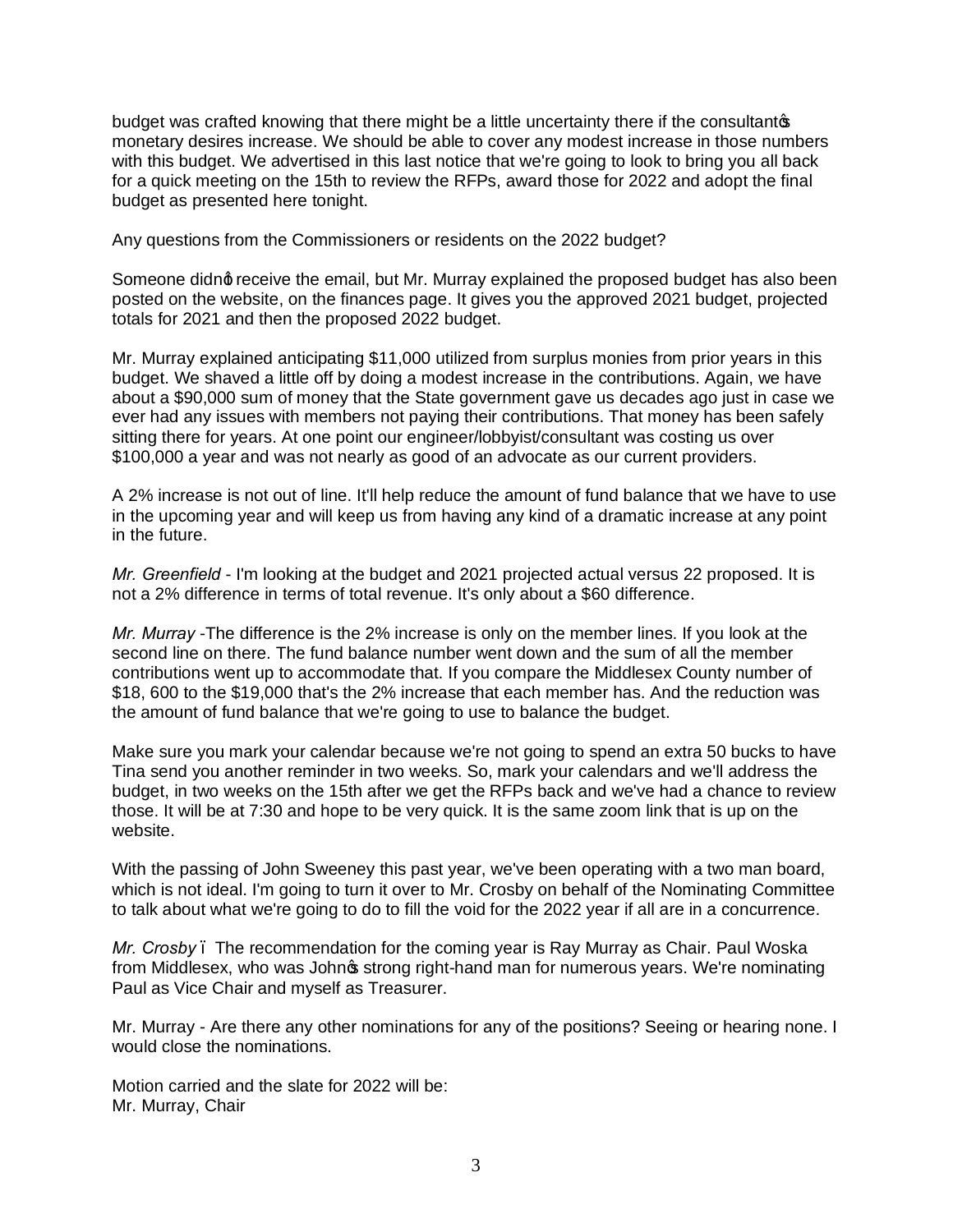Mr. Woska, Vice Chair Mr. Crosby, Treasurer

### ARMY CORPS OF ENGINEERS – Alek Peterson, Project Manager

Construction within Middlesex is ongoing.

Segment B1 - floodwall, pump station and levee in the area of Sebring's Mill and Starlet Drive is completed; followed by an additional 500 feet of flood wall where B1 leaves off.

Segment B3 - Flood wall and a pump chamber behind the borough hall. Waiting until other gaps and sequences are complete before we put the pumps and the electronics in, as those have a five-year warranty.

Segment C2, Contract 1 is complete. We have done a final walkthrough with Carbro, our contractor, and we're coordinating with him to get as-built drawings of the contract. Then most likely early calendar year 2022 we'll be able to close that contract successfully.

Segment C1 consisting of the base flood wall is largely complete. It is stained, painted, graded, and seeded. The only remaining piece is to install fencing per the real estate agreements. We executed with the homeowners for the backyards of Lee Drive. The fencing contractors are backed up because of Ida and everything else going on. We anticipate putting those fences in the February timeframe.

Segment C1 options. Work is ongoing. The contractor placed the culvert in the New Jersey transit railroad embankment in May. The additional culvert segment and the wing walls are done. The only things that remain are some erosion protections for the south side and a couple of railings up top on the south side to help prevent vehicles from going over the edge of the culvert up on the embankment. Then an I-beam will be on the north side of the column to prevent small embankment stone from coming down into the culvert. The pump chamber itself is largely formed. The contractor has a few more pours to finish the headwall by the Bound Brook and the roof. We anticipate those options and any work on C1, would be complete early in calendar year 2022 and then potentially closing the contract out by Spring.

We left the base gap open. We are not building an additional piece of the flood wall, the levee and the generator building on top of the levee for a couple of reasons. Those pieces under the Segment C2 and H are hydraulically dependent. We want to close those at the same time.

Any remaining C1 options will be options under our next contract, which is C2 and H. As well as the Segment H levee. The levees west of South Lincoln would be an additional option.

There's a couple of properties in there that we're working with Middlesex to clear up some title issues and transfer those properties to the Corps. The base contract for Segment C2 and H would consist of the north closure gate, the south closure gate, both to be put in at the same time to minimize traffic disruptions, as well as the supporting remaining Floodwall monoliths for the gates.

There a about 300 feet of flood wall to go in. We've been meeting internally with our commander and the path forward is to execute the base either as a standalone contract or as a base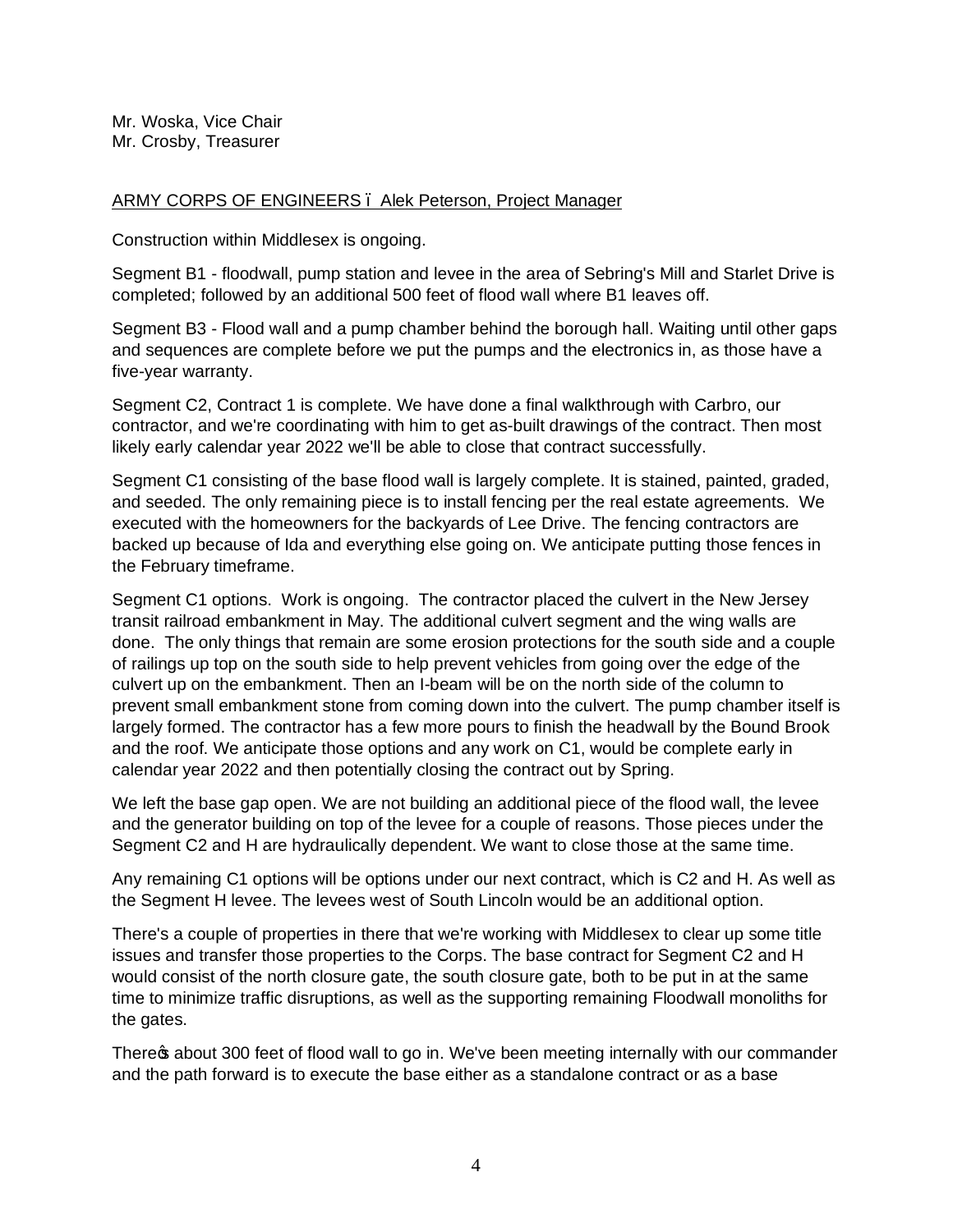contract with all the remaining options in it. We're coordinating on that. We hope to have a refined schedule soon for when C2 and H would be awarded.

We're also working on C3 and C4 which is anticipated for FY23. We have to make a couple of revisions to the C3 and C4 design based on Engineering's analysis and coordination with DEP. We need to shift the alignment of the flood wall and the levee a little bit and add some erosion protection. Right now, that design is at 90%, once we have 95% design, we're going to coordinate with DEP to put in the permit application for Flood Hazard Act and Freshwater Wetlands. And then look to award C3 and C4 all as one.

One other thing on C1. The other reason we can't build some of the C1 options and we have to put it under C2 and H is that we are in the process of condemning 207 Pond Avenue. It has been going on for quite a while. The condemnation package right now is with our Division. They raised a couple of concerns. One of which was a report of historic fill on the property. We've been working with the LSRP (licensed site remediation professional) to issue a response back to DEP hopefully indicating there's no issue with that report of potential historic fill. As well as clearing an easement on the Verizon property where the Verizon cable used to be located. When we began constructing the base, that cable was relocated off 207 Pond using directional drilling, so we didn't have to go on the property, but the easement still exists and we're working with Verizon hopefully to vacate that.

Once those two concerns are answered, we'll get back to our Division level with the documentation for why we think the package should be passed on to Headquarters and then hopefully onto Department of Justice. There is some uncertainty in the schedule for condemnation. Leaving things as an option under C2 and H, it gives us flexibility.

Segment C5 is under design. We are finalizing a 35% design. We've met with DEP to talk about the alignments, and any concerns that LURP (Land Use and Regulatory Program) might have. We think we have a potential alignment. We have a meeting next week with Middlesex Borough to discuss that alignment and other items on the project.

Segment B4 is at 90% design. Once C5 design catches up, we will revisit B4 and finish the design in tandem. We want to put in both C5 and B4 at the same time due to hydraulic dependency and not inducing flooding.

We had a consultant, called Baird, out doing investigations for C6, C7 and D. We took borings and did environmental delineations. Baird is about to go back again. The real estate folks are working on Rights of Entries (ROEs).

Due to internal analysis with hydraulic models within the Corps, we've realized that we have to construct System IJK before we can initiate putting in C6, C7 and D. We've been meeting internally identifying locations within the IJK area, where we're going to do HTRW and geo-tech borings. We have an environmental delineation. The only thing that's needed is just some final work there.

I believe our Real Estate office has begun giving ROEs to Ray for properties which we need entry for IJK. Thatos the overall schedule of the project and the main items.

Upper Basin – We completed a validation report, submitted it to Headquarters and Headquarters concurs with our conclusion. We should continue building the Lower Basin and Stony Brook without the need to reauthorize Stony Brook. As well as recommending a General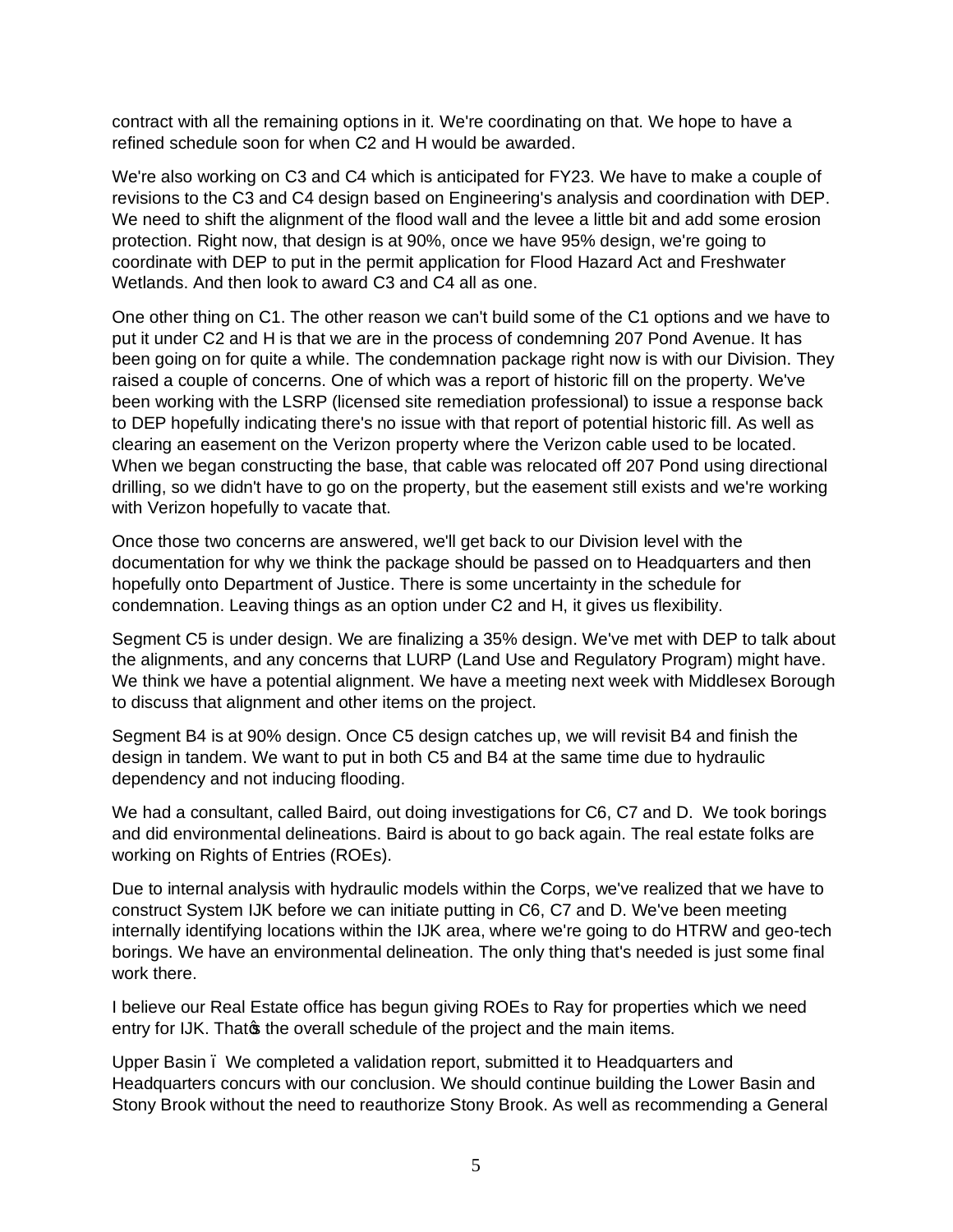Re-evaluation Report to look at flood risk management in the Upper Basin, including the Plainfield area. We anticipate this year, hopefully we're going to be getting some funding on that and we'll be able to update a PMP (project management plan), outlining the tasks and costs for that study and then get going on that effort.

Bethany McClanahan is the project manager for the Upper Basin portion of the project. We have her at our regular monthly meetings; the next one is Thursday of next week at 9:30.

# QUESTIONS for ARMY CORPS of ENGINEERS

*Ms. Jessica Dunne, from Dunellen* - With respect to IJK, I know we had talked a while ago about having a public meeting for the residents of Dunellen. I'm just curious as to where that is on the timescale of everything that you just talked about, Alek.

*Mr. Peterson* - I can give a little bit more detail there. Before Thanksgiving week, people from Engineering, Environmental Analysis Branch and myself met, with Real Estate Division present. We received from input where the wetland delineations would be and what block and lot numbers we would need ROEs for.

We have some hypothetical boring locations to do our HDRW and geo-tech borings. Those only need a little bit of confirmation. Once we have that, our Real Estate office should be in a position to finish generating the ROEs for all the properties in IJK. Our schedule for FY22 calls for issuing a task order to an architect engineering company to go out to award in May of 2022.

Between when we finalize all the properties for which ROEs are always are needed and before May would be a good time to have the meeting. The ROEs would likely be sent out to all of the required residents prior to the meeting. Then we bring the ROEs to the meeting and any that are not signed, hopefully we could get as many signatures at a public meeting there. All well in advance of May. So probably a public meeting sometime in the February to March timeframe. As we move forward, we'll coordinate internally, and get an actual date on the calendar. Ray will help with coordinating a place for the meeting, thinking perhaps a school auditorium.

*Ms. Dunne* - That's helpful. Thank you.

*Mr. Murray* – In the past week, Green Brook Township received I guess it's a redo on a ROE for a parcel that we own in segment D. We also received 4 ROE requests for stuff that's in the IJK area. Baltimore District may have started the process of sending request for ROEs out. I know that you have Whitney, and you've given her my number. She's going to be reaching out. I'll follow up with her. I have four parcels that are in IJK that the Township owns that I received ROE requests for. We actually have that on our public meeting for Monday night, for approval for the mayor to sign those. Then I'll be sending that, along with the one in Segment D back to Whitney. I think that their process was kind of like, let's send those out and then we can have the public meeting with the ones that we've got not gotten back yet in hand and try to get people to sign them there at the meeting and answer any questions that they have.

*Mr. Peterson* - Thank you, Ray. It doesn't make sense to wait till we have all the ROEs to start getting them signed and getting access. They are not all going to be generated at the same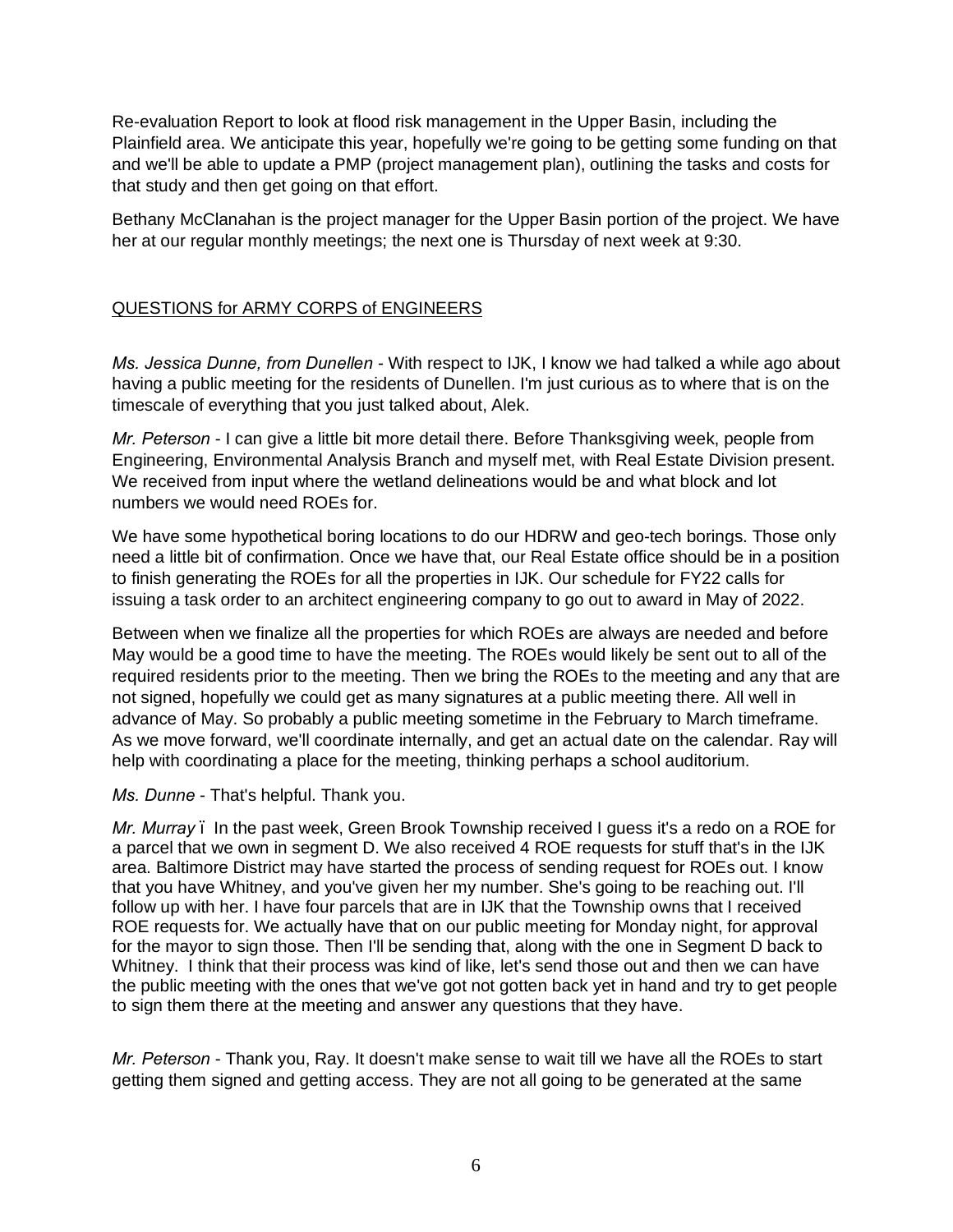time. We just probably want to be careful because sometimes people get a letter in the mail, and they may misread it.

*Mr. Murray* - I'll send a note out to the Clerks and the Municipalities, just to let them know that these may be coming. They can refer the folks to either me, or you or Whitney at the office there. Just so that they understand that this is just the first step in trying to move the design process forward.

*Ms Dunne* - Just to follow up on that, when you get the final list of properties, it would be good to send it to our Municipal Clerk and Business Administrator here in Dunellen.

*Mr. Peterson* - Is there a number or an email I should get for that, Jessica?

*Ms Dunne* – It is Bill Robbins. I can either email you his contact or Ray has it.

*Mr. Murray* - I'll send a note to all the Clerk **s** offices, so they know it **s** coming, and copy Alek and Whitney as well. I'll send it to Middlesex, Dunellen, Plainfield, and North Plainfield. When they have a more thorough lists of the properties that will be receiving them, then they can just turn them around and send them back to us so that we're aware of which of our residents might get them.

*Mr. Peterson* - We know which properties we're going to need ROEs for the wetland and environmental delineations. It's just when we picked the locations for the HTRW and geo-tech borings within IJK, sitting in an office, looking at a map, you can't always tell what's updated. You don't always know if you have access to that property through other properties or whether the map is current. There might just need to be one or two days out in the field just to confirm those.

*Mr. Bassman* - Seeing all this money sloshing around for the project - \$85 million. It's just way more than what we've ever seen before. I have to get curious as to why we have so much, it seems unreal. It's almost like there's something going on that we aren't hearing about to push this out and get this done. Now, I've been upended by middle managers and literally used without being told why this is being done now. I'm not a conspiracy theorist. Yes. I've had no practical experience getting a bird like this. I have to wonder if we aren't trying to push this whole thing out and get to where we can channelize this thing and say, that's it. Let's move on to other projects.

*Mr. Murray* - Fair question. I think that was certainly a concern that both the New York District had and that the Commission had when all of a sudden, we saw a \$157 million appropriation and that was somebody's idea of basically shut up money. We're going to get the project complete through a certain point and then that's going to be the end of it, and we can walk away. That was very concerning. We've been making our continued pitch that; it's not done until the whole project is done. You cand lop off Stony Brook and say, well, it's a separate thing and you can't lop off the Upper Basin to be its own separate thing.

We have been continually writing letters and making overtures to our Congressional delegation that it's not done until we get all the way up to the Upper Basin complete. I think if you did the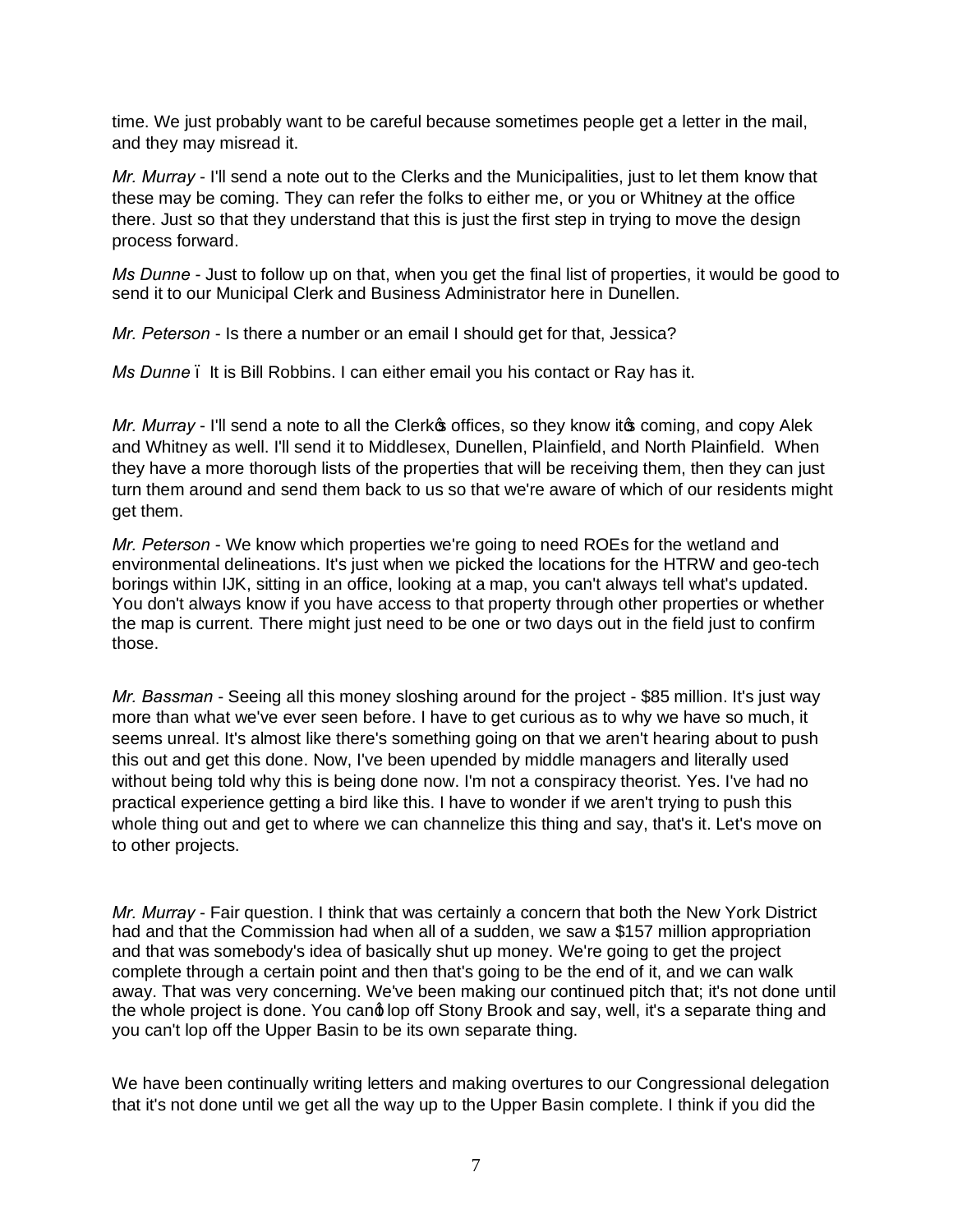math on the upcoming construction schedule, you'll see that C2 and H is a substantial segment. There was some amount of building carry forward money to be able to do that all at once, but not purposely, more a victim of circumstance in having some real estate issues. The Corps had to rearrange how they would handle base contracts and options based on real estate.

There's a sizable amount of money being carried forward into this fiscal year. We are not taking no for an answer until it's completed all the way up into the Upper Basin.

*Mr. Peterson* – I just want to add we carried \$45 million from FY21 into FY22. We expect an additional \$40 million - \$30 million federal & \$10 million non-fed. We'll probably have around \$85 million this fiscal year to work with. The bulk of that could be spent on the construction contracts for all C2 and H and for C3 and C4. If things go according to the schedule, I think once we hit FY23, we'll have already awarded C2 and H or at least the base. Then be in a position to either award any remaining C2 and H options in FY23 and also award C3 and C4 and get that money obligated and keep construction going.

*Mayor Mapp –* I just heard conversations about millions of dollars and I can help but ask: what's our expectation in terms of funding from the Infrastructure Bill or the Build Back Better Bill? What can our lobbyists tell us about expectations and what money we might receive to expedite this project and get it up to the Upper Basin. Plainfield, Scotch Plains, and all of the other municipalities on the eastern side of the brook – so they are able to get some relief.

*Mr. Murray* – I can let Rob answer to the funding portion of that, but I will say that I have been somewhat vocal with Alek and other folks in the District office about trying to leverage with shovel-ready projects for some of the Build Back Better money. Making sure that these real estate issues don't stand in our way. If we can latch on to any of that money, I want to be sure we are not handcuffed by not having all our ducks in a row. That's why the big push for IJK real estate notices to go out especially recently so that we can move. If we can be in a position to accept federal dollars, we can't go asking for funds as the rules areng completely known yet, and we certainly can't go asking if we don't have shovel-ready projects. Let of face it, if we can get a hundred percent funding, out of another source and we don't have to rely on DEP for a match, like we did with President Obama's ARRA funding. If we can pay for it with somebody else's dollars, then we prefer to do that.

Rob, if you have any thoughts or comments on the Build Back Better Bill. I'm assuming it's going to be shovel-ready stuff, not like in the Upper Basin where we have to restudy the Upper Basin because of the deterrents to building what was originally planned.

## WINNING STRATEGIES – Rob Zucker

*Mr. Zucker* - I'll put it as matter-of-factly as I can, Mayor and others. First, just looking at the package that was signed into law on the 15<sup>th</sup>. Build Back Better, let's set aside cause that's not done yet. We're just talking about what has generally been referred to as the bipartisan Infrastructure Framework. The Army Corps has allocated \$11.6 billion for construction. \$2.55 billion of that is for coastal and hurricane related projects. \$2.5 billion is for inland waterway projects. There are subsets of that overall larger number. Alek, if I'm going to mischaracterize anything, according to your understanding, I hope you will please correct me.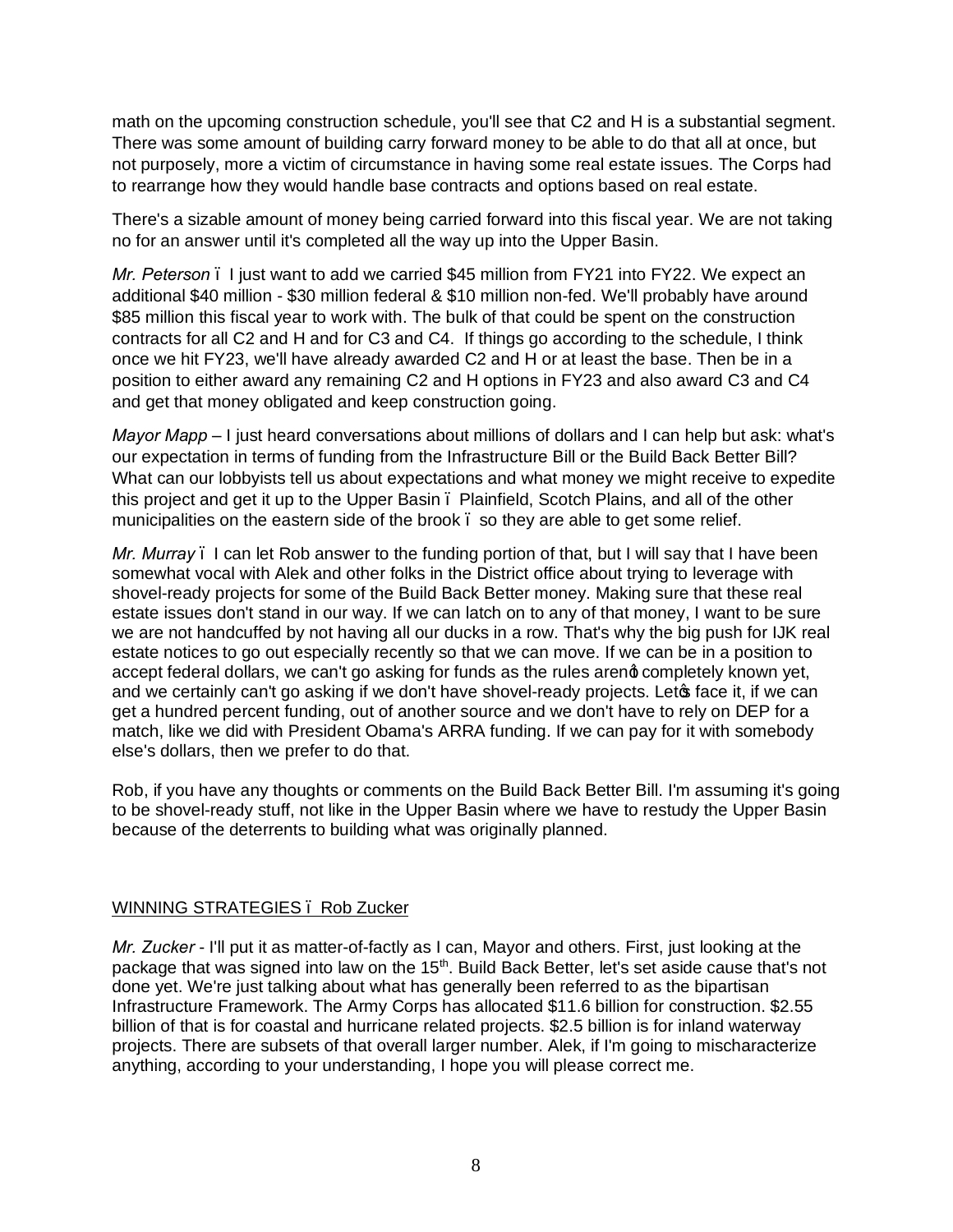That's for construction and there isn't yet construction money, Mayor, for the Upper Basin. I think that the members of Congress and even the most ardent proponents of the legislative package have been cautious not to call it stimulus or shovel ready. I've seen them take pains, not to refer to things as shovel-ready projects, unlike 2009. They do intend that this is going to take years in a good way. They look at it as a beneficial thing, because they want this to be generational investment in infrastructure. If you do the math, the Corps is getting a relatively modest amount overall of the funding in this very large and expensive package.

I think the latest part of your question, until the Upper Basin gets through the investigation phase and has a recommended plan for construction, it's not eligible to benefit from any of those construction dollars yet. I'm just trying to say, straightforwardly, that is the case.

The current work is eligible for some of that large, one-time investment in the Army Corps construction. I have a hard time believing that it's going to be anything that we contribute to because we win like we're submitting a competitive grant. It will be the Corps choosing what projects across the country can benefit from that large one-time, multi-year investment of construction dollars. There, I don't want to put words in anybody's mouth, let alone Alekos, but I think we can make the case, as we did see as recently as a year ago, where a large-scale, not enough to finish the entire Lower Basin but they had proposed and then pulled back from like \$157 million investment in this project alone.

I think of those coastal hurricane related projects, I think New Jersey will qualify as among the states that have been hard hit by hurricane for some of kind of special category of dollars. A lot of others will throughout the country too. I think the Army Corps will be evaluating now that it has been given money. It will be evaluating whether projects like ours are going to be appropriate candidates for that large scale investment. I want to give you a chance to respond. Does that answer your question?

*Mayor Mapp* - It does in some ways. And I would pose this follow-up - what will it take to move the study of the Upper Basin forwards so that we can get to the state of shovel readiness? What is holding that up?

*Mr. Zucker* . I hesitate for anyone to get the word shovel-ready in their mind as the key thing there. I mean the Army Corps has multiple billions of dollars qworth of projects that are authorized for construction that have no funding for them. My guess is that it will be looking at some of those projects as well as ours, which is ready for construction, but not on the Upper Basin. Alek spoke earlier about what ways that the Corps is trying to get that. We need a GRR and another study to delineate the contours of what would be constructable. That study has to be done in order to allow that next step to be taken for it to fund construction of a project in the Upper Basin. I don't think there was any guidance on this, Mayor, and I think it also addresses aspects of what Ted has said. The Corps is not under a mandate to spend all of that money within 12 months, or within six months, or within 18 months. This is a large investment in resilience and in flood control and in efforts that will prepare for, or respond to, flooding from coastal or hurricane related flooding. They don't have to push it out the door. They don't have to necessarily push it out the door other than within the five-year authorization essentially of this bill. Alek talked about a path of getting a GRR and a study done in a fashion that's happening relatively soon. And if it gets get to a point of agreement, could be ready for that construction funding. But Alek, you tell me if I'm off base or if there's ways to elaborate on some aspect of it.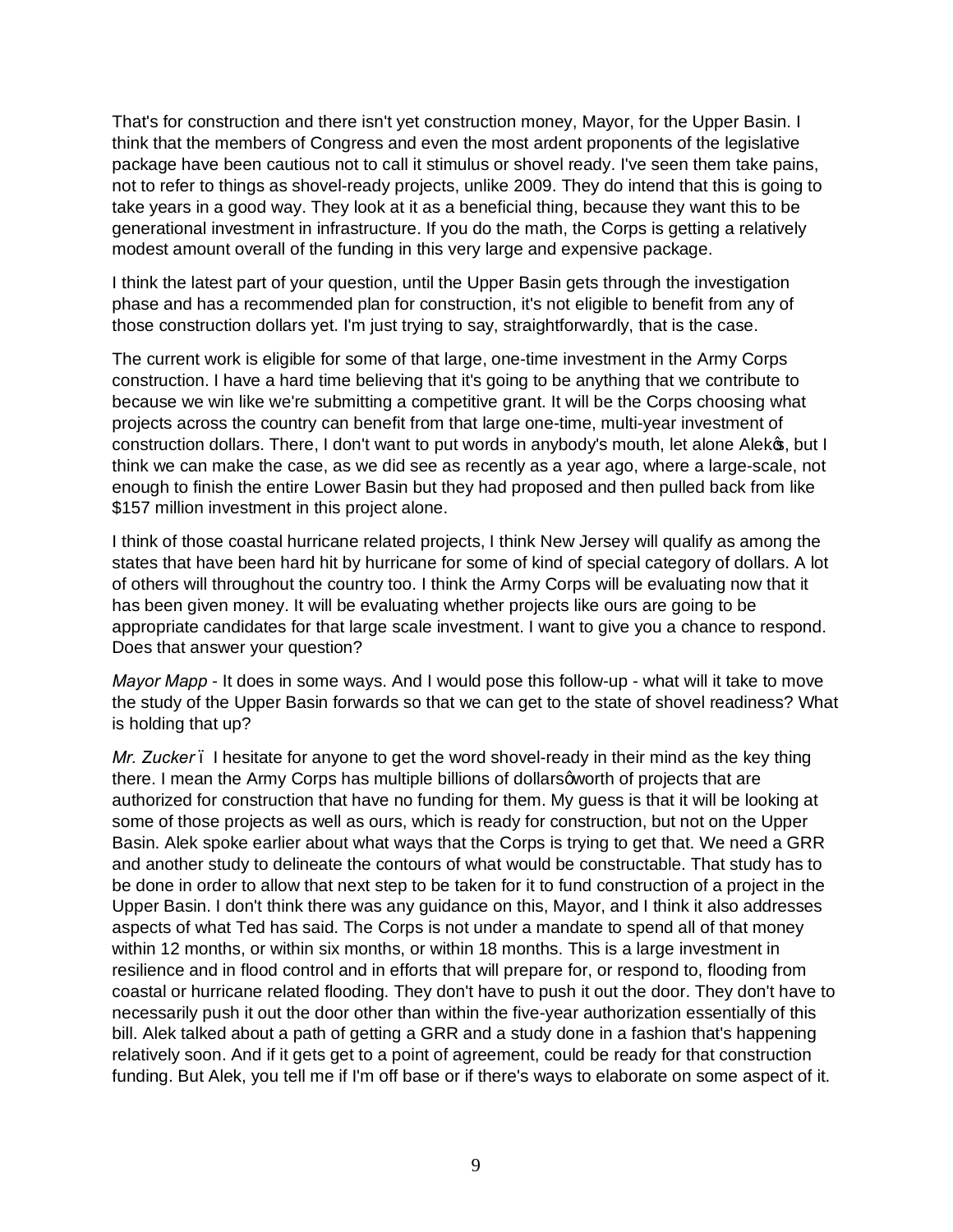*Mr. Peterson* - No, I think you captured it very eloquently. I would just say the GRR is the report that hopefully identifies a viable plan that's recommended for design and construction. Then, we will have a basis and a cost and a conceptual plan so then you can authorize the construction of the project in a WRDA Bill. And before you construct, you design. I'll talk to Bethany, project manager for the Upper Basin, and I'll inquire as to how much money we expect this fiscal year, and I can get back to everybody as to what the scope of that study would likely be. I know we're in a phase where we're just starting to scope it.

*Mr. Murray* – What I would add on the opposite side of that coin is that to the extent we can benefit from any work that is already approved in lower basin, it would expedite the timeline. If we keep going at the same clip, we will get to construction of Upper Basin that much sooner if we are able to capture any of these funds along the way. Basically, we are doing our homework ahead of time here and it is going to give us more time to study for the next exam later on.

*Mr. Zucker* . Maybe you said it earlier, Ray, and I'm sorry if I've missed the way you said it. Essentially one of the reasons I think that this project was invested in, in 2009, when it was the point of stimulus, when it was the point to get dollars out the door quickly is they knew our project was ready to go. It was doing a good job and it was a quality project. It didn't have problems associated with it and there wasn't a hesitation by headquarters to invest additional funds and resources into it. I think if we can keep getting our job done well over here, we will earn that prioritization going forward too.

*Mr. Peterson* - I think generally speaking, Rob, the faster you execute or obligate money, the more people who fund see that and the more likely they are to put us in a bill or continue funding.

*Mr. Zucker* - Which is a reason we don't love having large chunks of unspent dollars, because it might leave to those people writing budgets each year, to think that they don't need more money because they haven't spent all that they have. We have been in a fortunate position lately of having both large chunks of dollars on an annual basis allocated to the project and finding ways to get increasingly large state matches also out the door so this project can keep moving forward without hesitation.

*Mr. Greenfield* - I heard a term today % hovel worthy + That's the discussion. They are not necessarily looking for shovel ready, they're looking for shovel worthy. Have you heard anything about that?

*Mr. Zucker* - I havend heard that. Isn't the backlog of authorized for construction, but not constructed projects, about \$8 billion overall at the Corps?

*Mr. Peterson* - I don't know the figure off hand, but it's large.

*Mr. Zucker* - I think that's what I've heard. Generally, Doug, there's somewhere in the neighborhood of a billion dollars that Congress has given to construction, knowing there's still a very large amount of projects authorized for construction, but that are not funded and the gap is substantial. I'd rather be where we are, which has been a project that the Corps has been continuously funding, and at rather large clips, year after year after year in its own budget. Then any of those projects out there that have been authorized for construction, but without funding to proceed, because they haven't had a chance to prove how worthy they are.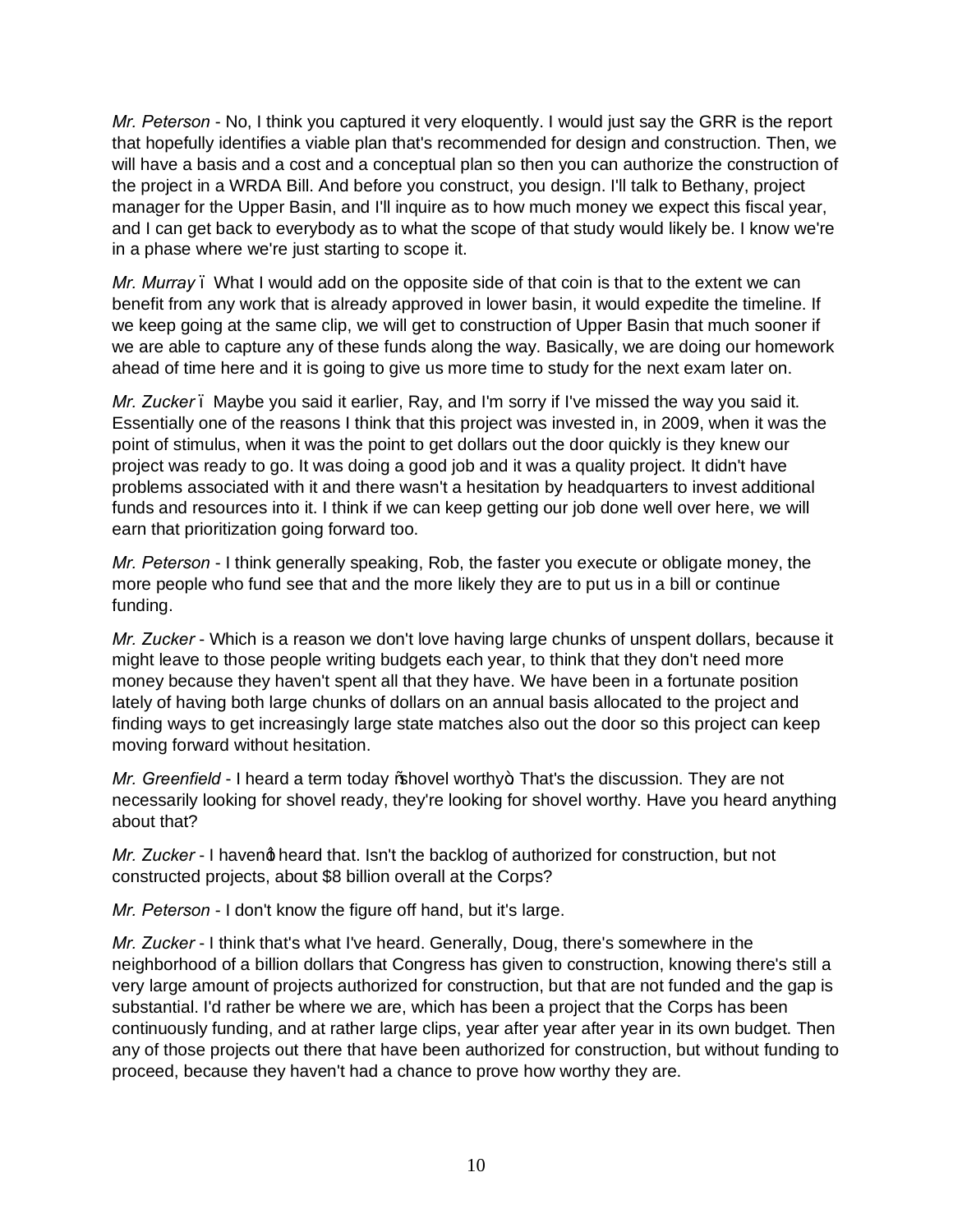I feel comfortable saying this. There is a very large appetite within the New Jersey Congressional delegation coming out of Hurricane Ida, if anything, to speed the pace of anything related to flood protection in our state. They saw the very stark, negative consequences in areas that don't have protection from flooding. They don't want to experience that again before future storms. We know that protection from flooding that's been afforded to this project, saved a lot of people, saved a lot of property, even with the problem that occurred because of the train at the flood gate in Bound Brook.

They literally just got the dollars agreed upon and signed into law 15 days ago. It of a little too soon and I don't think the Corps has given any additional guidance on how they intend to go through the process of evaluating and prioritizing how these large magnitude resources will be deployed. It is something that we will be talking about with our elected officials over these next several months. There's going to be a ravenous appetite among New Jersey delegation members, who see infrastructure as one of the few areas of federal investment that New Jersey does disproportionately well, and they don't want to fall down in that regard.

In terms of FY22 legislation we are in good shape in terms of the \$30 million in the House Energy and Water Bill, and \$30 million in the Senate Energy and Water Bill. The only place I must be a wet blanket is that Congress overall is disagreeing, and they are well into overtime now on what the final versions of these spending bills for FY22 should look like. The general contours of that disagreement are Democrats, who aren't in control, and want to see nondefense discretionary spending, which does include Energy and Water and Army Corps money included among it, get a disproportionately large increase in the FY22 measures; and Republicans who want to see defense spending grow at a similar clip, even though defense spending has grown at a clip that exceeds that of non-defense discretionary spending going back to 2010. We don't know where it's going to end.

The latest interim spending bill is supposed to expire December 3rd. A group of Republican senators is trying to block, both federal government and federal contractor, vaccine and testing mandates from advancing. They may try to shut the government down protesting that mandate, even though that mandate has been put on hold by court cases. There's this effort to hold up the entire spending, even just the temporary spending, not the final resolution.

We could see a shutdown over a weekend when generally it's less high stakes because a lot of functions of government are not open on the weekend. Stakes get higher if they dong resolve by Monday. The latest proposals that have been talked about would be another temporary funding measure that would tide us over until the third or fourth week of January without giving the negotiators an opportunity to come up with some kind of an omnibus deal. This latest curve ball about trying to shut the whole government down over those vaccine or testing mandates happened within the last 48 hours. Apparently, nobody wants to do anything in Washington without taking hostages these days.

*Mr. Bassman* - I guess this is a good time to bring it up. This is true in a whole lot of towns. We just don't have a big engineering staff. Only staff for one day per week. When we get these town meetings, I get on the hot seat, to talk about flooding and about FEMA and all of the other things. I know I'll have to give a formal presentation on this. So, I've been pouring over the FEMA maps, and the risk analysis. They have some good maps, Adrian. It's amazing how much Scotch Plains water flows into Plainfield. It's a huge flow. I'm personally not optimistic about anything being done in the Upper Basin or done all that fast.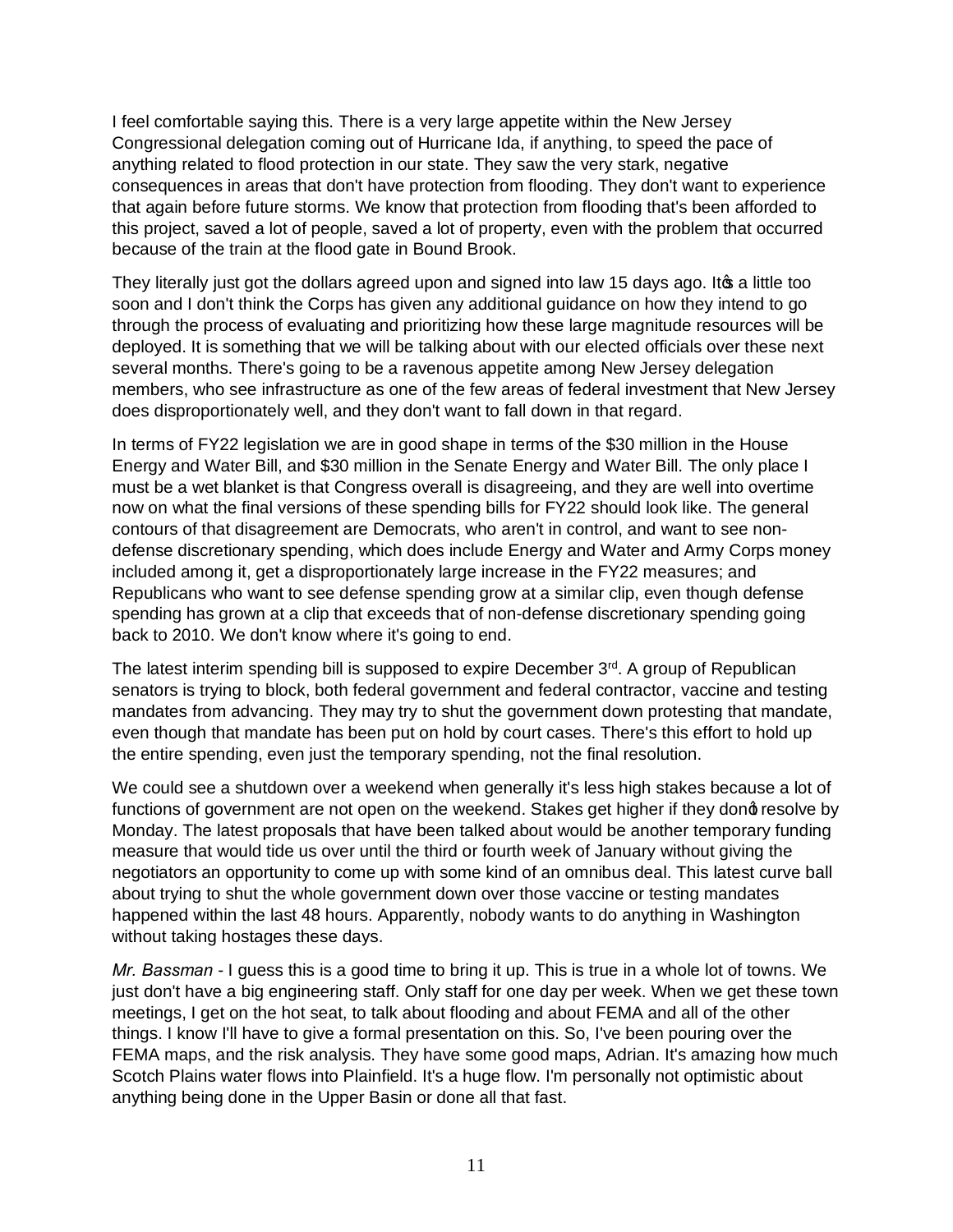Scotch Plains is odd. The part of town that's north of Fanwood is in the Green Brook basin and the part south of Fanwood is in the Rahway River basin. It actually goes into the Robinson subbranch, which isn't part of the Rahway River project. We found cracked basements going down there in the southern part of town.

Given my thoughts about the prospects of the upper basin, I think its time to ask the County what they are going to do to help. Some of these things might have to be fixed on non-federal projects. I don't know.

*Mr. Peterson* – Ted, I'll talk with Bethany, as mentioned before, and I'll see if I can get some sort of timeline forward. I know we haven't put a BMP together for the GRR for the Upper Basin, but let me find out what I can.

*Mr. Bassman* - Well, let's put it this way. Personally, I'm going to turn 77 in a few months, so Id be past the age of 80 by the time this is done. I don't see anything happening within my working life here. Believe me those new FEMA maps are good. They really are. I would encourage people to look at them. There are some other maps where you can look at the flood risk at individual a properties. They have them gradated. Rather than look in terms of 100-year floods like we do, they look at the risk over a 30-year mortgage, which gets into the flood insurance rates. It is interesting to look at these because we do everything in terms of channelizing the Green Brook and wege being pushed into a wider world than just that.

*Mr. Peterson* - I'll find out what I can, Ted. The first thing is just trying to get the study done. We do expect funding this year for it.

# COMMENTS FROM THE COUNTIES

**Middlesex County – Doug Greenfield**

Nothing to report.

# **Somerset County – Joe Skupien**

The public works guys are still trying to catch up on the cleaning from what Ida did. DEP and the Corps are moving on funding to come out and help with that effort, but other than that things are fine.

## **Union County – Bernice Dieter**

We are putting together a list of bridges, structures, and parks that were damaged during Ida and we are going to apply for some funding to get reimbursed for some of the damage that was done. That's as far as we've done for the County. I only started about three months ago with the County and I'm still learning what was done prior to me.

GBFCC ENGINEER – Frank Farrell Nothing to report.

QUESTIONS / COMMENTS for the COMMISSION None.

Mr. Murray thanked everyone for joining the meeting and gave a reminder to mark calendars for two weeks from tonight for a very brief meeting to award the RFPs and adopt the budget.